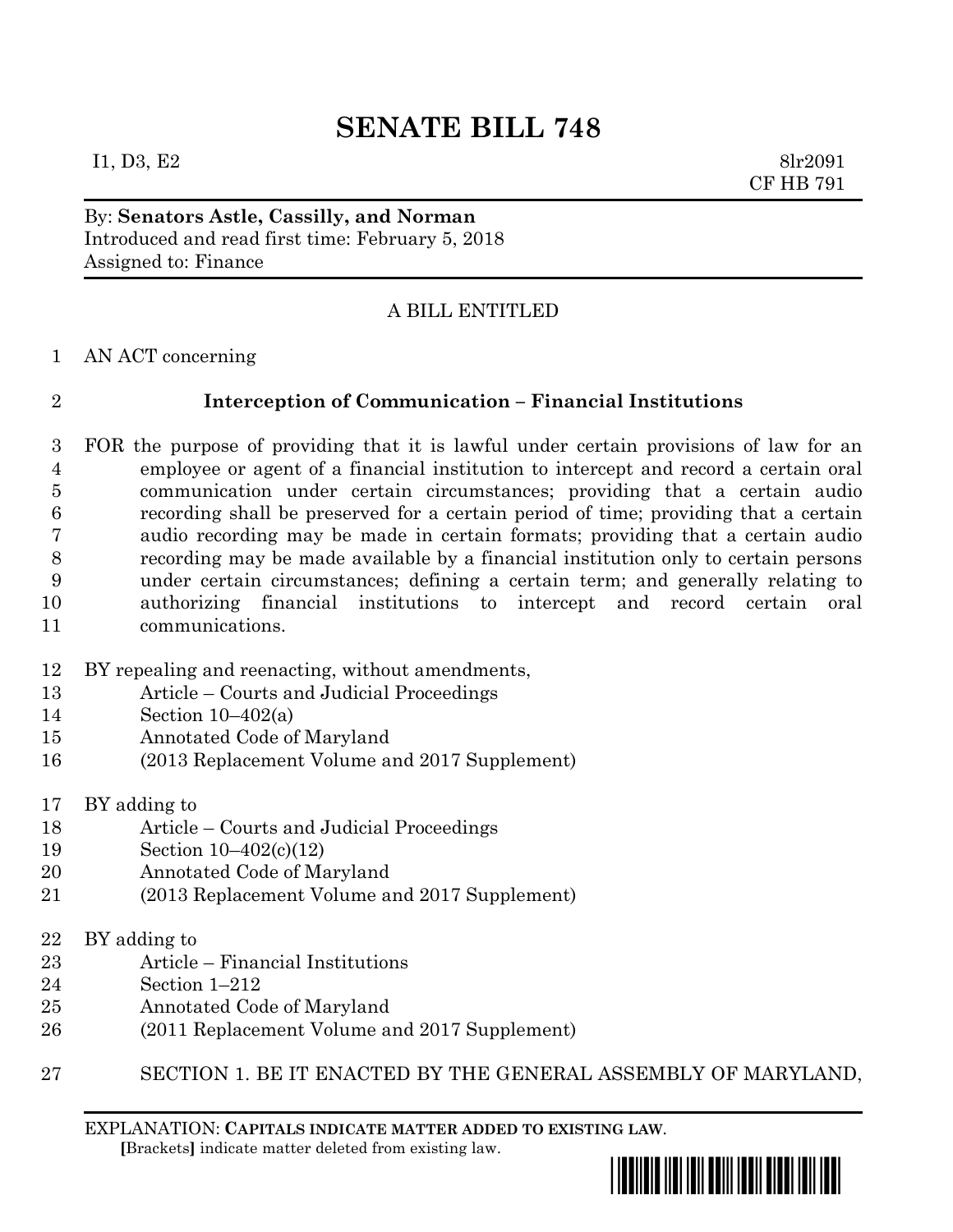|                          | <b>SENATE BILL 748</b><br>$\overline{2}$                                                                                                                                                                                                                                                                                 |
|--------------------------|--------------------------------------------------------------------------------------------------------------------------------------------------------------------------------------------------------------------------------------------------------------------------------------------------------------------------|
| $\mathbf 1$              | That the Laws of Maryland read as follows:                                                                                                                                                                                                                                                                               |
| $\overline{2}$           | <b>Article - Courts and Judicial Proceedings</b>                                                                                                                                                                                                                                                                         |
| 3                        | $10 - 402.$                                                                                                                                                                                                                                                                                                              |
| 4<br>$\overline{5}$      | Except as otherwise specifically provided in this subtitle it is unlawful for any<br>(a)<br>person to:                                                                                                                                                                                                                   |
| $\,6\,$<br>7             | Willfully intercept, endeavor to intercept, or procure any other person<br>(1)<br>to intercept or endeavor to intercept, any wire, oral, or electronic communication;                                                                                                                                                    |
| 8<br>9<br>10<br>11       | Willfully disclose, or endeavor to disclose, to any other person the<br>(2)<br>contents of any wire, oral, or electronic communication, knowing or having reason to know<br>that the information was obtained through the interception of a wire, oral, or electronic<br>communication in violation of this subtitle; or |
| 12<br>13<br>14<br>$15\,$ | Willfully use, or endeavor to use, the contents of any wire, oral, or<br>(3)<br>electronic communication, knowing or having reason to know that the information was<br>obtained through the interception of a wire, oral, or electronic communication in violation<br>of this subtitle.                                  |
| 16<br>17                 | IN THIS PARAGRAPH, "FINANCIAL INSTITUTION" HAS THE<br>$(12)$ $(I)$<br>$\left( \mathrm{c}\right)$<br>MEANING STATED IN § 1-101 OF THE FINANCIAL INSTITUTIONS ARTICLE.                                                                                                                                                     |
| 18<br>19<br>20           | IT IS LAWFUL UNDER THIS SUBTITLE FOR A FINANCIAL<br>(II)<br>INSTITUTION TO INTERCEPT AND RECORD ORAL COMMUNICATIONS OF A PERSON AS<br>DESCRIBED IN § 1-212 OF THE FINANCIAL INSTITUTIONS ARTICLE.                                                                                                                        |
| 21                       | <b>Article - Financial Institutions</b>                                                                                                                                                                                                                                                                                  |
| $22\,$                   | $1 - 212.$                                                                                                                                                                                                                                                                                                               |
| 23<br>24                 | (1)<br>(A)<br>IT IS LAWFUL FOR AN EMPLOYEE OR AN AGENT OF A FINANCIAL<br>INSTITUTION TO INTERCEPT AND RECORD AN ORAL COMMUNICATION OF A PERSON:                                                                                                                                                                          |
| 25                       | (I)<br>ON THE PROPERTY OF THE FINANCIAL INSTITUTION; OR                                                                                                                                                                                                                                                                  |
| 26<br>$27\,$             | (II)<br>AT OR NEAR AN AUTOMATED TELLER MACHINE OPERATED<br>BY THE FINANCIAL INSTITUTION.                                                                                                                                                                                                                                 |
| 28<br>29<br>30           | (2)<br>THE FINANCIAL INSTITUTION MUST DISPLAY A CLEARLY VISIBLE<br>WRITTEN NOTICE THAT AN AUDIO RECORDING OF AN ORAL INTERCEPTION MAY BE<br>IN PROGRESS.                                                                                                                                                                 |